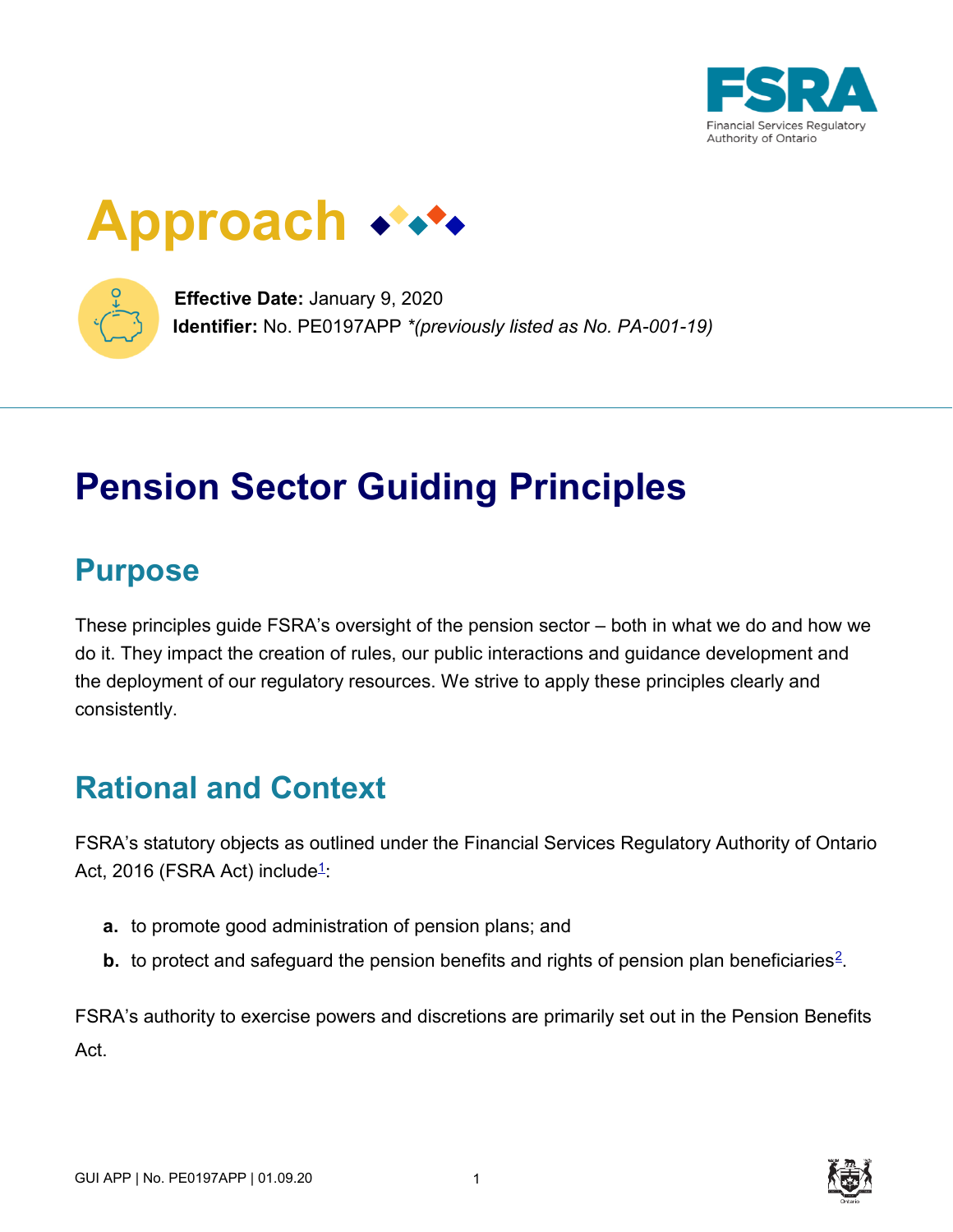

FSRA has developed the principles set out below to guide the exercise of its regulatory authority within the context of the pension sector's complex legal and regulatory framework.

As regulator, FSRA continues to expect:

- plan administrators to know and comply with the legal and regulatory framework;
- pension plans to be well governed, with sound and appropriate risk management practices and controls;
- plan sponsors and administrators to communicate clearly and transparently to plan beneficiaries in easily understood language, enabling well-informed decisions;
- plan beneficiaries to obtain advice when needed, to be responsible for their own decisionmaking and to stay in contact with the plans holding their benefits; and
- service providers to adhere to applicable professional and statutory standards.

### **Principles**

- **1. Risk-based.** We are fulsome in our analysis, and we assess risks by their nature, size, complexity and potential impact on stakeholders. We carefully consider these risks and when we act, our actions are measured and pragmatic.
- **2. Reasonable.** Our regulatory responses are reasonable, proportionate, and taken with a view to protecting benefits and enabling the effective operation of our pension system.
- **3. Aware.** We are mindful of the complexities within the pension sector and the respective roles of various stakeholders (including plan administrators and sponsors, plan beneficiaries and collective bargaining agents), as well as the different sizes and types of pension plans and their unique characteristics.
- **4. Adaptable.** While guided by our regulatory objectives, we acknowledge that sometimes "one size does not fit all". We monitor and assess evolving practices, circumstances, and expectations within the sector.